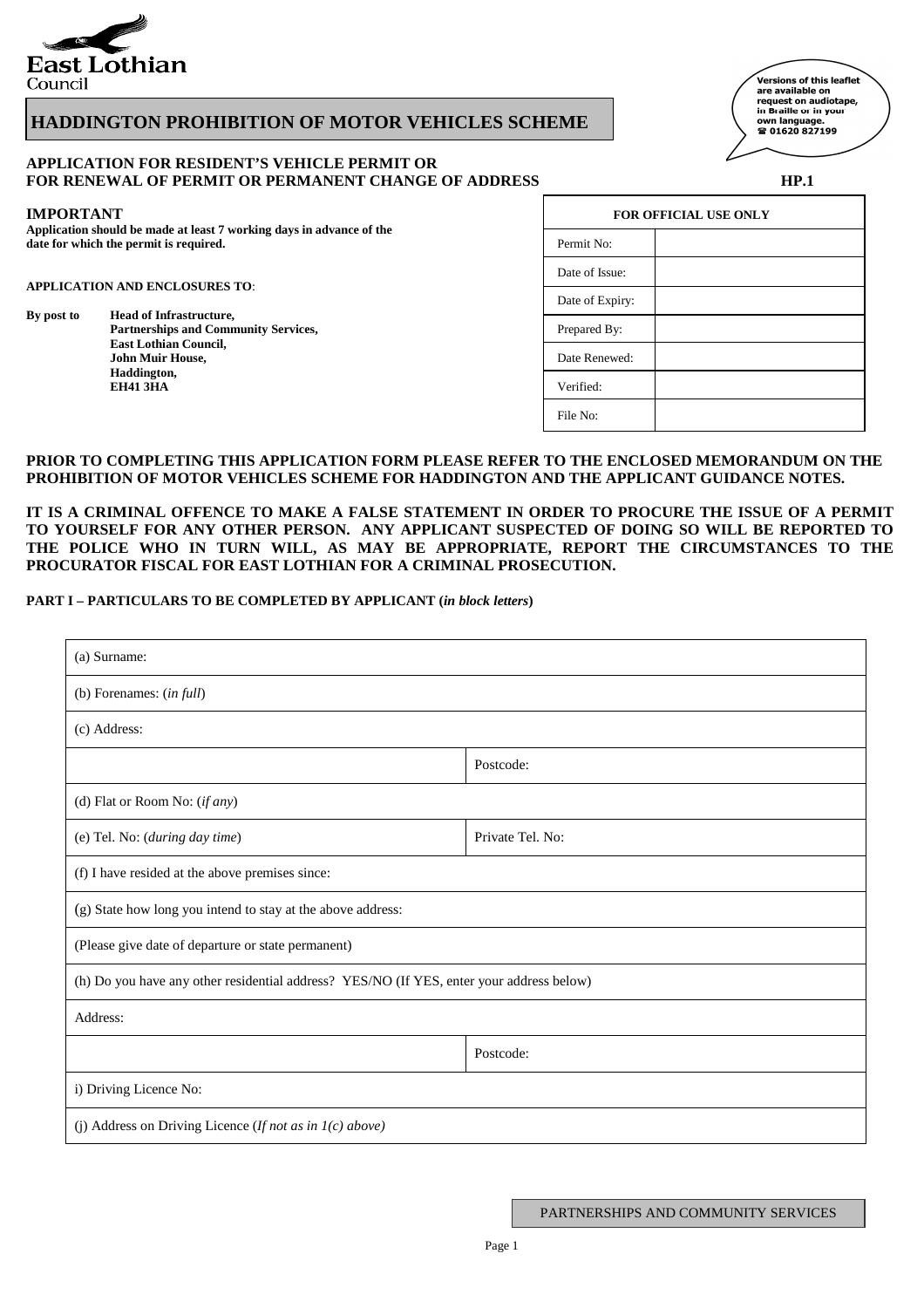#### **PART II – PARTICULARS OF VEHICLE KEPT AND USED BY APPLICANT HP.1 (NB- please show one vehicle only on this form. The Order empowers the Council to grant a permit to a resident in respect of a specified vehicle or vehicles, the registration mark (s) of which must be shown on the permit).**

| (a) Vehicle Registration Mark:                                                 |           |  |  |  |  |
|--------------------------------------------------------------------------------|-----------|--|--|--|--|
| (b) Make, Model, Colour:                                                       |           |  |  |  |  |
| (c) Name and Address of Registered Keeper:                                     |           |  |  |  |  |
|                                                                                | Postcode: |  |  |  |  |
| (d) Is the vehicle kept and used by you? YES/NO                                |           |  |  |  |  |
| (e) If a goods vehicle, is it more than 2.3 metres $(7'6'')$ in height? YES/NO |           |  |  |  |  |
| (f) Will the vehicle be in your Possession for a limited period only? YES/NO   |           |  |  |  |  |
| If YES, state period:                                                          |           |  |  |  |  |
| (g) Does the vehicle display a Valid Excise Licence? YES/NO                    |           |  |  |  |  |
| If NO, state reason                                                            |           |  |  |  |  |

# **PART III –ENCLOSURES**

| State Date from which Permit is required |                              |                            |  |
|------------------------------------------|------------------------------|----------------------------|--|
| I enclose as requested:                  | Tick box<br>Where applicable | <b>FOR OFFICE USE ONLY</b> |  |
| Proof of Residence                       | (Note 1)                     |                            |  |
| Driving Licence                          | (Note 1)                     |                            |  |
| <b>Vehicle Registration Document</b>     | (Note 3)                     |                            |  |
| Letter from the Company                  | (Note 3)                     |                            |  |
| Other (Please specify)                   |                              |                            |  |

## **PART IV – PLEASE SIGN THE DECLARATION**

# **NOTE - A FALSE STATEMENT COULD LEAD TO A CRIMINAL PROSECUTION**

I declare that (i) I am solely or mainly resident at the address shown at Part I and that (ii) that the information given in this application is correct and that I do not already hold a valid visitors vehicle permit issued by East Lothian Council or any other Authority. I further declare I have read the notes and understand that making a false statement to procure a permit is a serious criminal offence. I understand that if , during the currency of any permit, I cease to be solely or mainly resident at the address declared above I am required to return the permit and that it will be a criminal offence

for me to fail to do so.

| (Applicant only)<br>Signed: | Date: |
|-----------------------------|-------|
|-----------------------------|-------|

PARTNERSHIPS & COMMUNITY SERVICES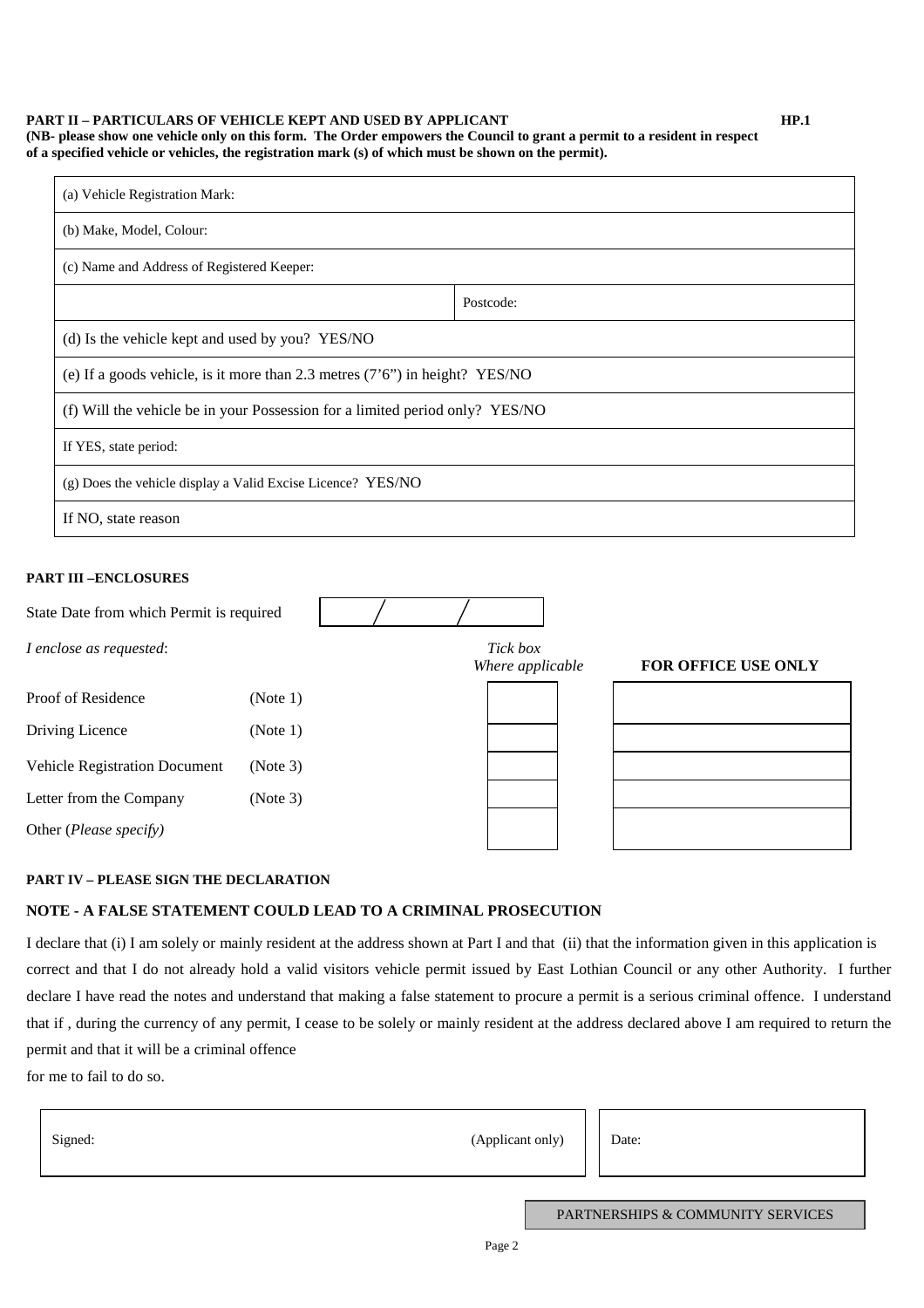# **APPLICANT GUIDANCE NOTES RESIDENTS VEHICLE PERMIT. HP.1**

### **GENERAL INFORMATION**

## **1. DEFINITION OF "RESIDENT" AND PROOF OF RESIDENCE TO BE SUPPLIED**

To qualify for a resident visitors parking permit you must be solely or mainly resident at the above address shown on Part I being premises located in roads specified in the Order. **YOU MUST PRODUCE** proof of your residence, ie community charge reference number, council or housing rent card, medical card, mortgage agreement (dated within the last three months and **NOT** A mortgage offer), child benefit or pension book, alien registration card or firearms certificate. The Council **does NOT** accept credit card statements, handwritten tenancy agreements, household bills, general correspondence, rail cards, library cards, envelopes, credit cards or bank statements. IN ADDITION, THE COUNCIL WILL EXPECT YOUR NAME AND ADDRESS, AS SHOWN IN PART I TO APPEAR IN THE CURRENT COMMUNITY CHARGE PUBLIC REGISTER.

THE COUNCIL WILL NOT ISSUE A PERMIT UNTIL THEY ARE FULLY SATISFIED THAT YOU ARE A "RESIDENT" IN TERMS OF THE ORDER. THE COUNCIL MAY REQUIRE YOU TO PRODUCE ADDITIONAL EVIDENCE THAT YOU ARE A RESIDENT BEFORE YOUR APPLICTION IS PROCESSED.

Under the terms of the Order, the Council must be satisfied that an applicant is a GENUINE resident. If you do not have any of the above-mentioned documents you should contact the Head of Infrastructure BEFORE submitting this form.

## **2. DEFINITION OF "OWNER"**

In relation to a vehicle, this means the person by whom such a vehicle is kept and used. The vehicle need not necessarily be registered in the applicant's name but it should be understood that the residents' permit scheme is designed to assist residents who live in the controlled area and who keep and use vehicle(s) habitually under their charge and control and who require to drive in the area because they are resident there.

# **3. ENCLOSURES REQUIRED FOR YOUR VEHICLE**

# **YOU MUST PRODUCE THE ORIGINAL VEHICLE REGISTRATION DOCUMENT (V5C) OR A PHOTOCOPY THEREOF, HOWEVER:**

a) If the vehicle is **not registered** in your name the **declaration on form HP.4** must be completed by the registered keeper. **In addition** the **Vehicle Registration Documen**t or a **photocopy** thereof **must be produced** with this **completed form**.

### **OR**

b) If your vehicle is "**owned**" by a **leasing or hire company**, the **lease/hire agreement** is required. If the vehicle is **not** leased or hired to you personally, the **lessee or hirer** must complete **Form HP.4**.

N.B – If the V5C is not available (eg in case or a recent change of vehicle ownership), a garage bill of sale/invoice, or an insurance cover note, specifying the vehicle registration mark and your name or that of your company, will be acceptable. Where the V5C cannot be produced at the time of the application, a TEMPORARY permit may be granted. Until the V5C can be produced the Council will not process any further application.

## 4. **DIFFICULTIES WITH VEHICLE REGISTRATION DOCUMENT**

In the case of a **LOST/DEFACED V5C**, a V62 form may be obtained from any **Post Office**, completed and forwarded to **DVLC**, Swansea by you. In this case a temporary permit may be obtained.

PARTNERSHIPS AND COMMUNITY SERVICES